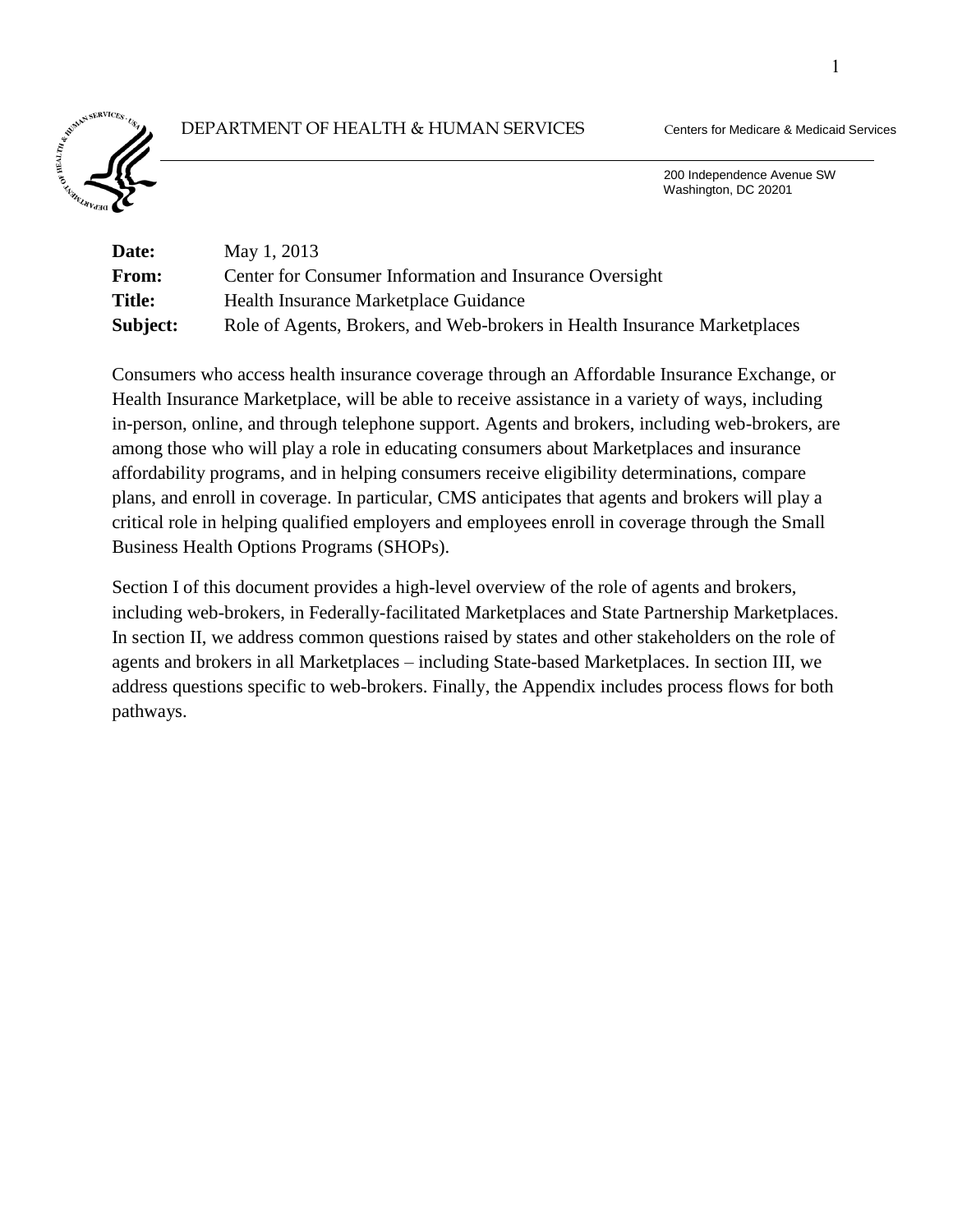# **I. Role of Agents and Brokers in Federally-facilitated and State Partnership Marketplaces**

Where permitted under state law, CMS will work with agents and brokers to assist consumers in completing the eligibility application, comparing and selecting qualified health plans (QHPs), and enrolling consumers through the Marketplace.

Agents and brokers intending to work with consumers in Federally-facilitated and State Partnership Marketplaces will be able to assist consumers in two ways: (a) an issuer-based pathway, through which an agent or broker uses an issuer's website to assist the consumer; or (b) a Marketplace pathway, through which an agent or broker assists the consumer using the Marketplace website. As explained in more detail below, both pathways will transmit to the Marketplace an agent's or broker's identifying information to the appropriate issuer to facilitate the issuer's payment to the agent or broker for each enrollment transaction. In addition, either pathway will allow an agent or broker to assist a qualified individuals and/or employers and employees with initial enrollment and changes during the coverage year, including changes that impact eligibility (e.g., adding a dependent). More information about each pathway is included below.

## *A. Registration with the Marketplace*

 $\overline{a}$ 

In states where a Federally-facilitated or State Partnership Marketplace is operating, all agents and brokers must register with CMS so that they may assist qualified individuals for individual Marketplace coverage.<sup>1</sup> We expect that an online registration process administered by CMS will begin in the summer of 2013, prior to open enrollment. In completing the registration process, the agent or broker will:

- (1) Confirm his or her identity by answering a number of simple questions online.
- (2) Complete a Marketplace-specific online training course.
- (3) Agree to comply with federal and state laws, rules, standards and policies, including those related to privacy and security policies, as a condition of working with consumers in the Marketplace.

Once an agent or broker has completed these three steps, he or she will receive an active Federally-facilitated Marketplace user ID. This user ID is the agent or broker's unique identifier in the Marketplace, and it, along with the agent's or broker's national producer number (NPN), will be essential for the agent or broker to receive compensation from an issuer.

<sup>&</sup>lt;sup>1</sup> CMS also encourages agents and brokers working exclusively in SHOPs to register and complete training.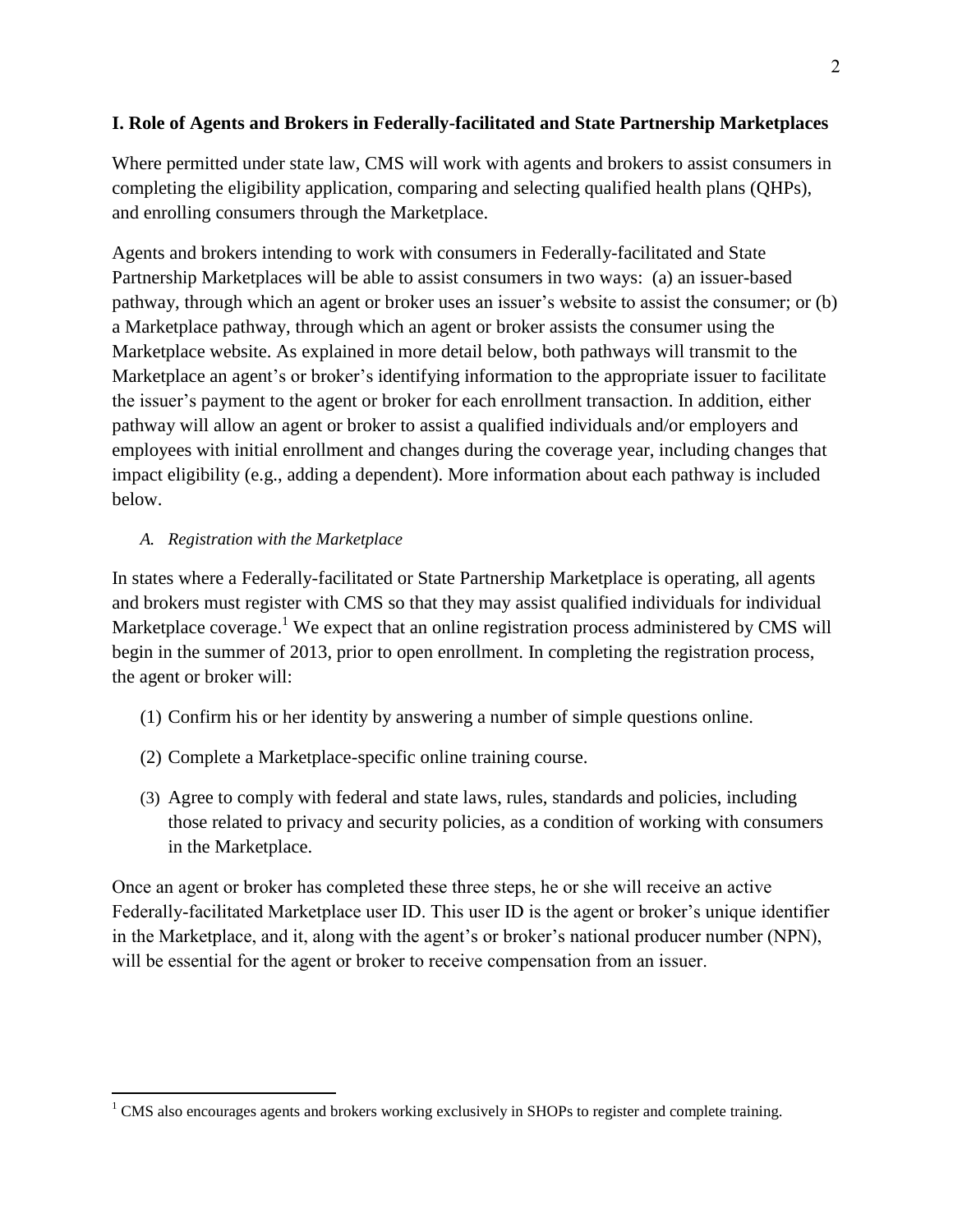#### *B. Issuer-based Pathway for Assisting Consumers*

Many agents and brokers already use issuer websites to assist consumers, and will be able to continue using issuer websites to work with consumers in the Federally-facilitated Marketplaces. This issuer-based pathway will be available to agents and brokers who are assisting individual consumers starting in the fall of 2013.

As is the case today, agents and brokers will be appointed by issuers; issuers will check the agent's or broker's licensure status and will verify an agent or broker's registration with the Federally-facilitated or State Partnership Marketplace. Agents and brokers will provide copies of their Federally-facilitated Marketplace training certificates and user IDs to issuers as part of the appointment process.

An agent or broker initiates this pathway by logging on to the issuer's website. Once the consumer determines that he or she would like to apply for coverage through the Federallyfacilitated Marketplace, the agent or broker will be securely redirected from the issuer's agent website to the Marketplace website to complete the eligibility application, using his or her Federally-facilitated Marketplace user ID to access the Marketplace website. The agent or broker will be prompted to enter his or her Federally-facilitated Marketplace user ID and NPN as part of the eligibility application. As part of the discussion with the consumer, CMS expects that the agent or broker will inform the consumer that the agent or broker will provide information for certain QHPs with which he or she has a business relationship, but that the consumer could directly access the Federally-facilitated Marketplace website, where additional QHP information and choices are available.

Once the agent or broker has completed the application with the consumer and received the consumer's eligibility determination from the Federally-facilitated Marketplace, the agent or broker will be securely redirected to the issuer's website to assist the consumer with plan comparison, plan selection, and enrollment. The agent's or broker's identifying information will be included in the official Federally-facilitated Marketplace enrollment record sent to the issuer.

### *C. Marketplace Pathway for Assisting Consumers*

An agent or broker will also be able to assist consumers directly on the Federally-facilitated Marketplace website using the Marketplace pathway. In fall 2013, agents and brokers will be able to use this pathway to help enroll qualified individuals with individual Marketplace options, as well as qualified employers and employees with SHOP options.

In the Marketplace pathway, the consumer, employer, or employee will log directly into his or her own Marketplace account. The agent or broker may assist the consumer in creating his or her account if needed, but the consumer or a legally authorized representative must create his or her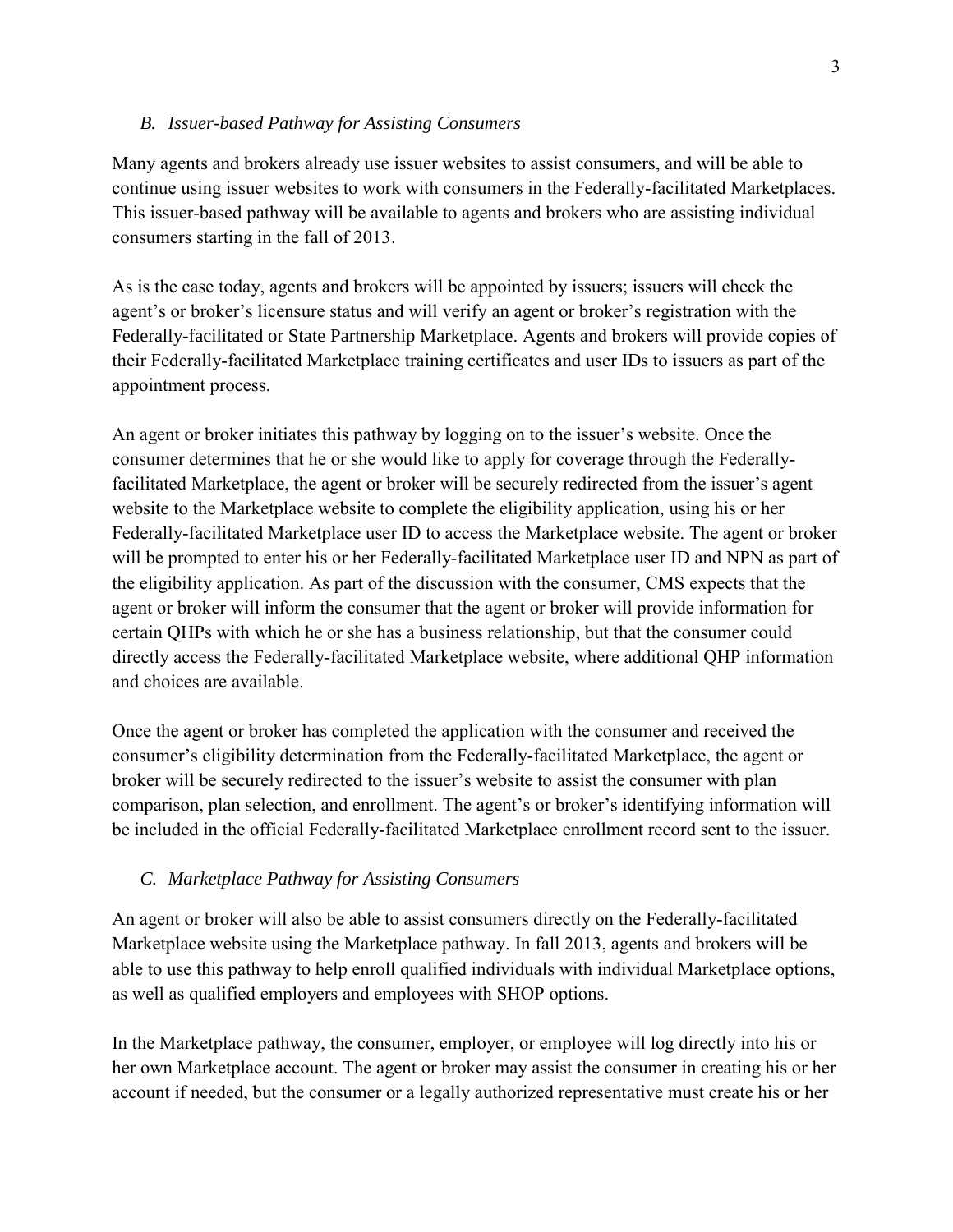own Marketplace username and password and should not share this information with third parties, including agents and brokers.

The agent or broker will then work with the consumer to complete the eligibility application. The consumer will be prompted to enter the agent or broker's Federally-facilitated Marketplace user ID and NPN on the application to indicate that the agent or broker assisted the consumer.

After the consumer receives an eligibility determination, the agent or broker can assist the consumer in comparing QHPs on the Marketplace website and submitting the consumer's selection. All plan choices will be displayed. As with the eligibility application, the consumer will enter the agent's or broker's Federally-facilitated Marketplace user ID and NPN as part of the enrollment transaction to indicate that the agent or broker assisted the consumer with plan selection and enrollment.

To the extent permitted by a state, starting with the initial open enrollment period beginning in October 2013, CMS intends to work with web-brokers that meet all applicable requirements to provide an alternate option to help consumers select QHPs online. Please see section III for more information about web-brokers in the Federally-facilitated Marketplace.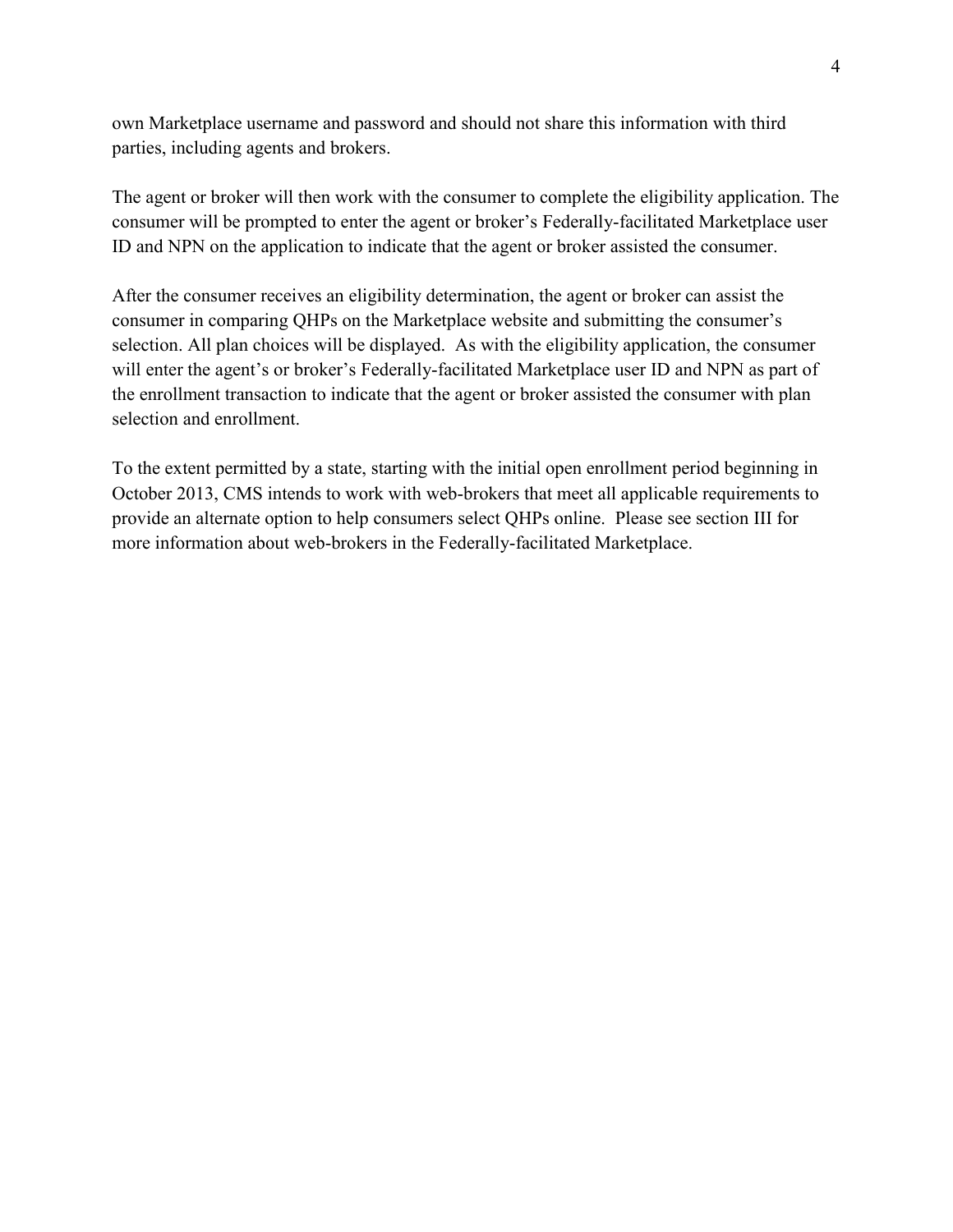#### **II. Questions and Answers**

 $\overline{a}$ 

The following questions and answers provide additional detail and clarification on the role of agents and brokers in all Marketplaces, including State-based Marketplaces.

*1. Can a State-based Marketplace establish a commission schedule or pay commissions? How will Federally-facilitated Marketplaces, including State Partnership Marketplaces, address compensation? 2*

Nothing in the Exchange final rule prohibits a state from establishing laws, regulations and standards for issuer compensation of agents or brokers, including for enrolling individuals through that state's Marketplace. Accordingly, State-based Marketplaces may establish parameters for compensating agents and brokers, by direct compensation from the Marketplace, or by having issuers pay commissions. If issuers will be paying commissions to agents or brokers, we encourage State-based Marketplaces to consider providing information to issuers to facilitate these transactions (*e.g.*, by providing the agent or broker's national producer number or state license number).

Federally-facilitated Marketplaces, including State Partnership Marketplaces, will not establish a commission schedule or pay commissions directly to agents or brokers. As is the case in the market today, we expect that the amount and terms of any commission would be negotiated by the issuer and the agent or broker. However, we note that HHS has established a QHP certification standard for issuers seeking certification in Federally-facilitated Marketplaces and Federally-facilitated SHOPs (FF-SHOPs) that would require QHP issuers to pay the same agent and broker compensation for enrollment through the Federallyfacilitated Marketplaces and FF-SHOPs and for enrollment in similar health plans offered outside the Federally-facilitated Marketplaces and FF-SHOPs.<sup>3</sup> CMS will re-evaluate this approach in the future. As described in Section I of this document, Federally-facilitated Marketplaces and State Partnership Marketplaces will transmit agent and broker identifying information to issuers to facilitate payment. 4

*2. May a state participating in a State Partnership Marketplace modify processes and infrastructure for agents and brokers, including for training and registration?*

For Federally-facilitated Marketplaces, including State Partnership Marketplaces, CMS will be responsible for registering agents and brokers and conducting Marketplace-related training.

 $2^2$  Compensation includes commissions, fees, or other incentives as established in the relevant agreement between an issuer and an agent or broker.

 $3$  HHS Notice of Benefit and Payment Parameters (78 F.R. 15410 – 15541). Available at: [http://www.gpo.gov/fdsys/pkg/FR-2013-03-11/pdf/2013-04902.pdf.](http://www.gpo.gov/fdsys/pkg/FR-2013-03-11/pdf/2013-04902.pdf)

<sup>&</sup>lt;sup>4</sup> Agents and brokers who are acting as Navigators may not receive compensation from issuers.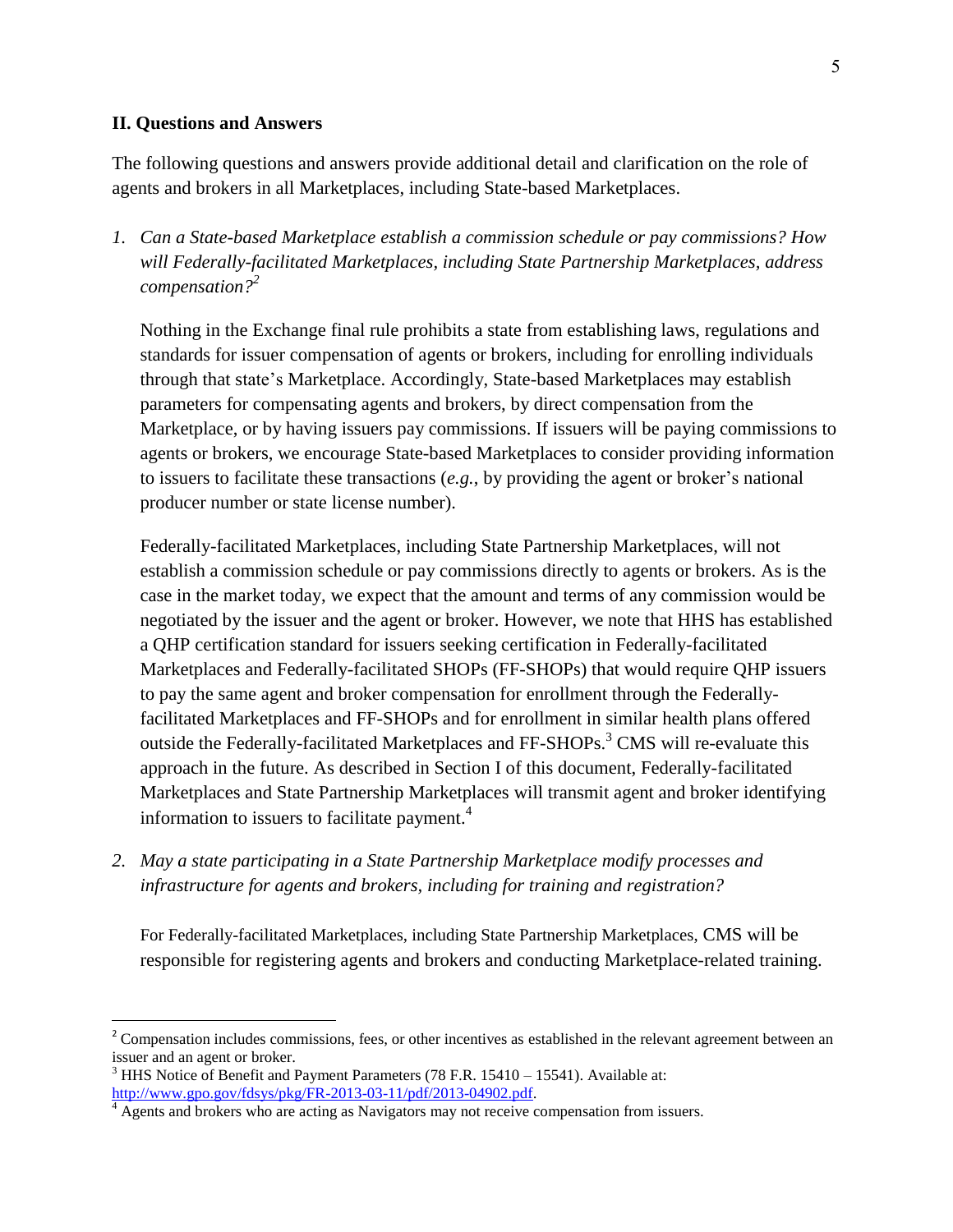Upon completion of the registration and training, agents and brokers will complete a privacy and security agreement and obtain a Federally-facilitated Marketplace user ID.

States will continue to license and regulate agents and brokers, including those who assist consumers in the Marketplace. States will also continue to establish licensure and continuing education requirements for agents and brokers, and may require additional state-specific training as a condition of licensure. However, the Federally-facilitated Marketplace training will not include state-specific training requirements in 2014.

*3. When assisting qualified individuals enrolling through a Marketplace, must an agent or broker display all QHPs? Must an agent or broker be able to enroll individuals in all QHPs?*

With the exception of web-brokers, the Exchange final rule does not require agents and brokers to display all QHPs or to facilitate enrollment into all QHPs (*see* 45 C.F.R. §155.220).<sup>5</sup> State-based Marketplaces have discretion to implement policies that would require agents and brokers to display all QHPs. For example, State-based Marketplaces may establish additional requirements for QHP issuers under state law or as part of the Statebased Marketplace QHP certification process, consistent with the Exchange final rule. Statebased Marketplaces may also provide information to consumers on agent and broker relationships with issuers, including issuer appointment and compensation arrangements.

In Federally-facilitated Marketplaces, including State Partnership Marketplaces, CMS will not require agents and brokers to facilitate enrollment into all available QHPs.<sup>6</sup> If the agent or broker is using the Marketplace pathway to assist consumers, all QHP choices will be displayed. All agents and brokers must comply with applicable state laws, regulations, and Marketplace requirements, including standards related to relationships or appointments with issuers. 7

*4. What happens if an individual working with an agent or broker is determined to be eligible for Medicaid or CHIP?*

We expect that agents and brokers who are approached by individuals and families looking for assistance with Marketplace enrollment will work with all consumers, including individuals who are ultimately determined to be eligible for Medicaid or CHIP. Any individual who is working with a registered agent or broker and is determined by a

 $\overline{a}$ 

 $<sup>5</sup>$  As noted in the response to question 11 in this document, web-brokers must display all QHPs available in a</sup> Marketplace.

<sup>6</sup> Agents and brokers who are acting as Navigators would be required to facilitate enrollment into all available QHPs.

<sup>&</sup>lt;sup>7</sup> CMS has also issued Minimum Acceptable Risk Standards for Exchanges (MARS-E) requirements. The MARS-E baseline was established in a collaboration with the Internal Review Service and other key stakeholders, and is based on the National Institute of Standards and Technology Special Publication 800-53 (NIST SP 800-53) and IRS Publication 107.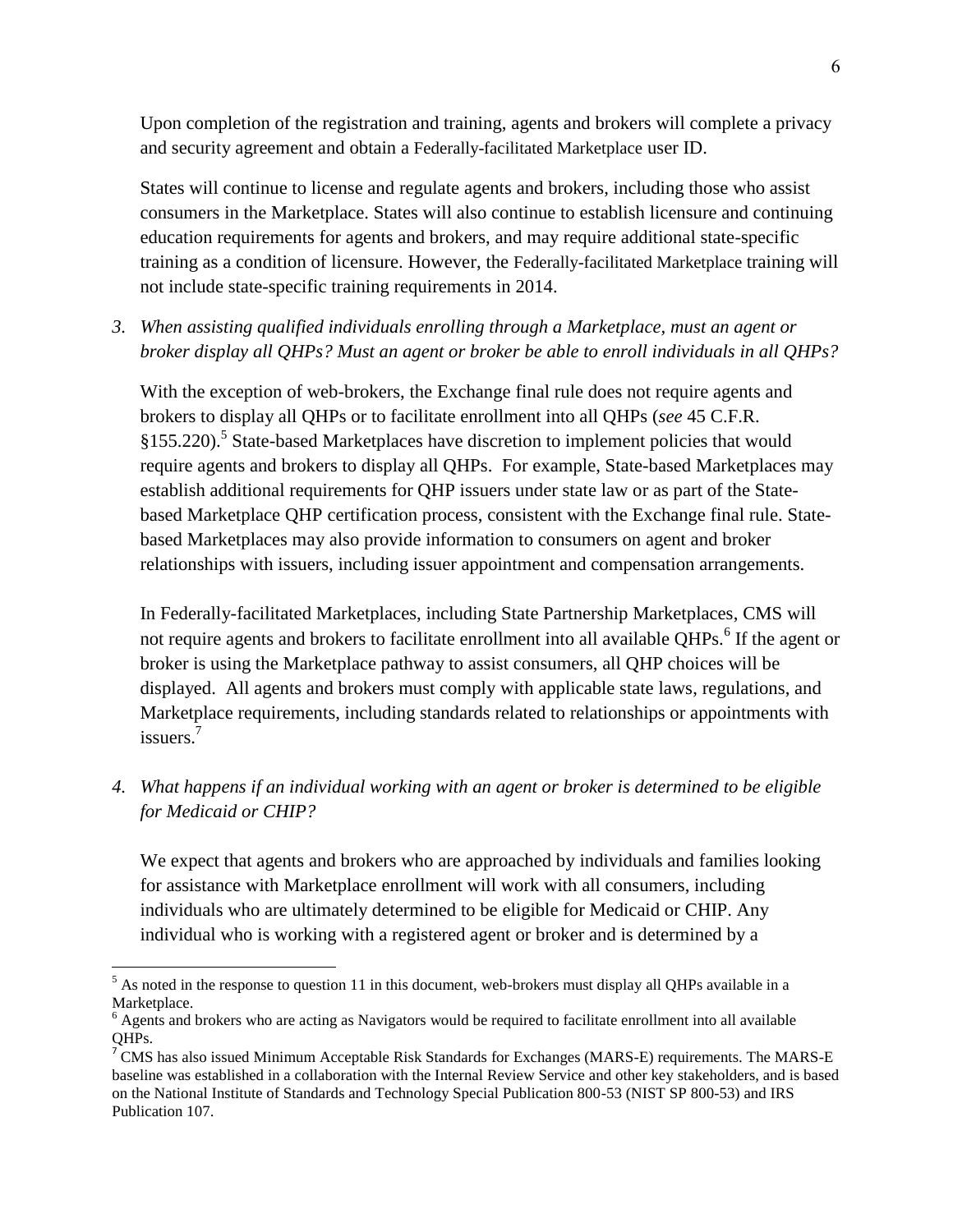Marketplace to be eligible for Medicaid or CHIP will receive an appropriate notice of assessment or determination of Medicaid/CHIP eligibility from the Marketplace. In such cases, we expect that the agent or broker would refer the individual to state agency. We anticipate that agent and broker training will provide information on where to direct Medicaid or CHIP-eligible individuals.

### *5. How will agents and brokers work with qualified employers in FF-SHOPs?*

Agents and brokers who assist qualified small employers in enrolling through an FF-SHOP will use the Marketplace pathway, except that agents and brokers will not be required to obtain a Federally-facilitated Marketplace user ID. As in the Marketplace pathway for consumers shopping for individual coverage, the SHOP application will include a field in which the employer or agent/broker can enter a Federally-facilitated Marketplace user ID (if applicable) and/or NPN. This information will be transmitted to the QHP issuer selected by the employer as part of the group enrollment.

*6. To what extent can agents and brokers continue communicating with consumers after they have been enrolled in a QHP through a Marketplace?*

Agents and brokers (including web-brokers) may continue to communicate with qualified individuals after they have enrolled in a QHP, to the extent that such communications comply with applicable laws and regulations. Such communication also must comply with the privacy and security standards adopted by the Marketplace pursuant to 45 C.F.R. §155.260, which limit how an agent or broker may use any information gained as part of providing assistance and services to a qualified individual. CMS expects to issue additional rulemaking on privacy and security requirements for non-Marketplace entities. With respect to the FF-SHOP, CMS expects that agents and brokers will be in continual contact with employers both before and after enrollment, as they will serve as a primary contact for customer service issues for employers.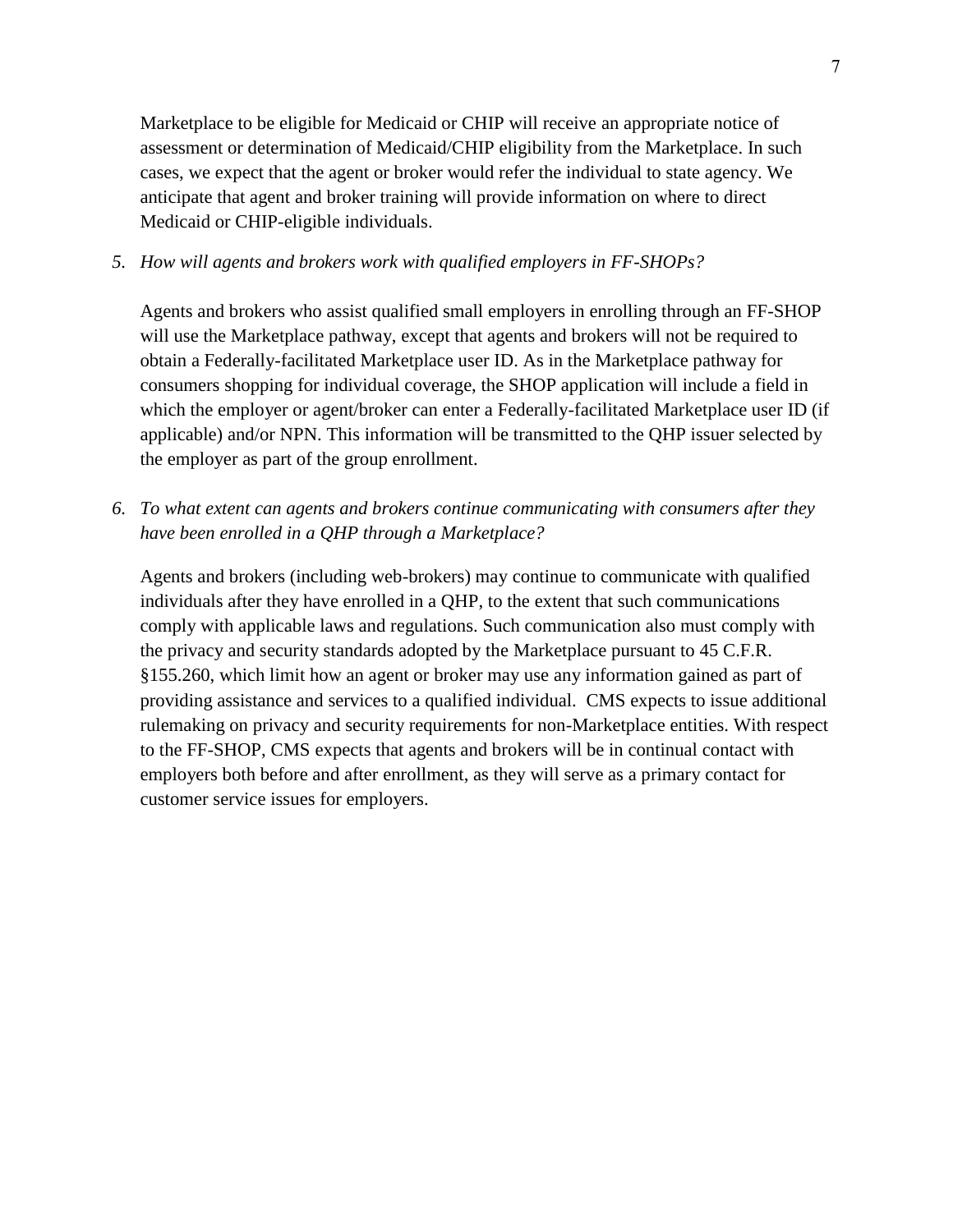#### **III. Additional Guidance for Web-brokers**

 $45$  C.F.R.  $155.220(c)(3)$  establishes requirements that would apply when consumers in the Health Insurance Marketplaces for individual health insurance products select a QHP through an agent's or broker's website. CMS refers to such agents or brokers who enroll consumers through public-facing websites as "web-brokers." We expect web-brokers to provide another option for consumers seeking to enroll in QHPs through the Marketplaces for individual products, alongside traditional agents and brokers who will also be assisting consumers enroll through the Marketplace.

CMS recognizes that many consumers currently purchase insurance online from web-brokers. This guidance answers common questions about the role of web-brokers in Marketplaces.

#### *7. Can State-based Marketplaces work with web-brokers?*

Yes. In addition to operating its own Marketplace website, a State-based Marketplace can work with web-brokers to provide an alternate plan selection option for consumers. States may allow web-brokers to use their websites to provide consumer information for comparing and selecting QHPs, subject to the standards specified in 45 C.F.R. 155.220(c) for individual market QHPs.

State-based Marketplaces must continue to perform eligibility determination functions as set forth in subpart D of part 155 of the Exchange final rule and transmit enrollment information to QHP issuers for all individuals enrolling through the Marketplace – including those who enroll through the Marketplace with the assistance of web-brokers – as described in 45 C.F.R. 155.400.

#### *8. Will Federally-facilitated Marketplaces offer the web-broker option?*

Yes. To the extent permitted by a state, beginning in October 2013, CMS intends to work with web-brokers that meet all applicable requirements to provide an alternate option to help consumers select QHPs online. Web-brokers will provide an additional channel for Federally-facilitated Marketplaces to reach consumers and to help them enroll in QHPs. CMS is developing the capability to support integration between the web-broker's website and the Federally-facilitated Marketplace's website using secure redirect and application programming interface mechanisms. The application programming interface will allow a qualified individual to initiate his or her shopping experience on the web-broker's website, connect securely to the Federally-facilitated Marketplace website to complete the eligibility application and determination process, and return securely to the web-broker's site to compare plans and select a QHP.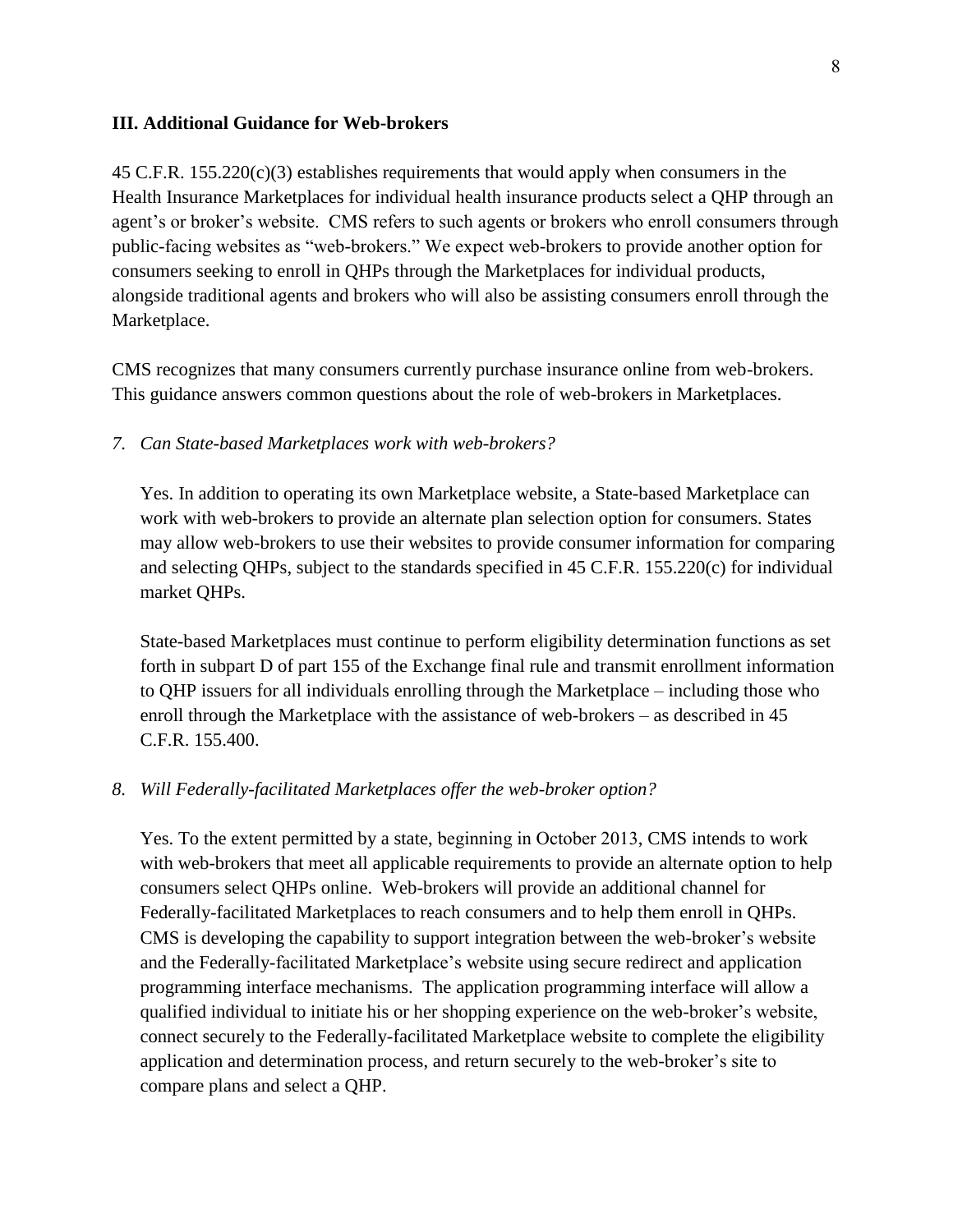# *9. How will web-brokers working with Federally-facilitated Marketplaces obtain consumer and QHP data?*

In Federally-facilitated Marketplaces, the application programming interface will facilitate the secure transmission of key eligibility and enrollment information between the Marketplace and the web-broker.

CMS will make available to web-brokers QHP data, including premium information, provided by issuers to CMS. CMS will provide further technical guidance on how QHP data will be conveyed to web-brokers. Web-brokers will also receive consumer-specific eligibility information via a secure redirect from the Marketplace. These data will include contact information for the application filer and the individual or family's eligibility determination, including information on the maximum advance payment of premium tax credit (APTC) and cost-sharing reductions for which the individual or family is eligible.

After the consumer selects a QHP and the APTC amount has been determined, the webbroker will transmit the individual or family's QHP selection, including the applicable premium, APTC amount that will be applied to the premium, and broker identifier, back to the Marketplace.

The Marketplace, as the system of record for all eligibility and enrollment transactions, will convey all enrollment information to appropriate QHP issuers, including information identifying the web-broker in order to facilitate compensation by the issuer. Individuals determined eligible for Medicaid and CHIP will be referred by the Marketplace to the appropriate state agency.

Given the sensitive nature of personally identifiable information, web-broker websites will be required to comply with all existing and future privacy and security standards established by HHS pursuant to 45 C.F.R. 155.260, related to the use and handling of personally identifiable information obtained during the enrollment process, regardless of whether the enrollment is completed. These security standards will also require authentication of consumers to prevent unauthorized access to sensitive information.

*10. Under 45 C.F.R §155.220(c)(3)(iv), web-brokers must display all QHPs available through a Marketplace. Is the Federally-facilitated Marketplace establishing standards for appointments with issuers?* 

Web-brokers must display all QHPs available through a Marketplace, irrespective of compensation or appointment arrangements. Web-brokers must comply with all applicable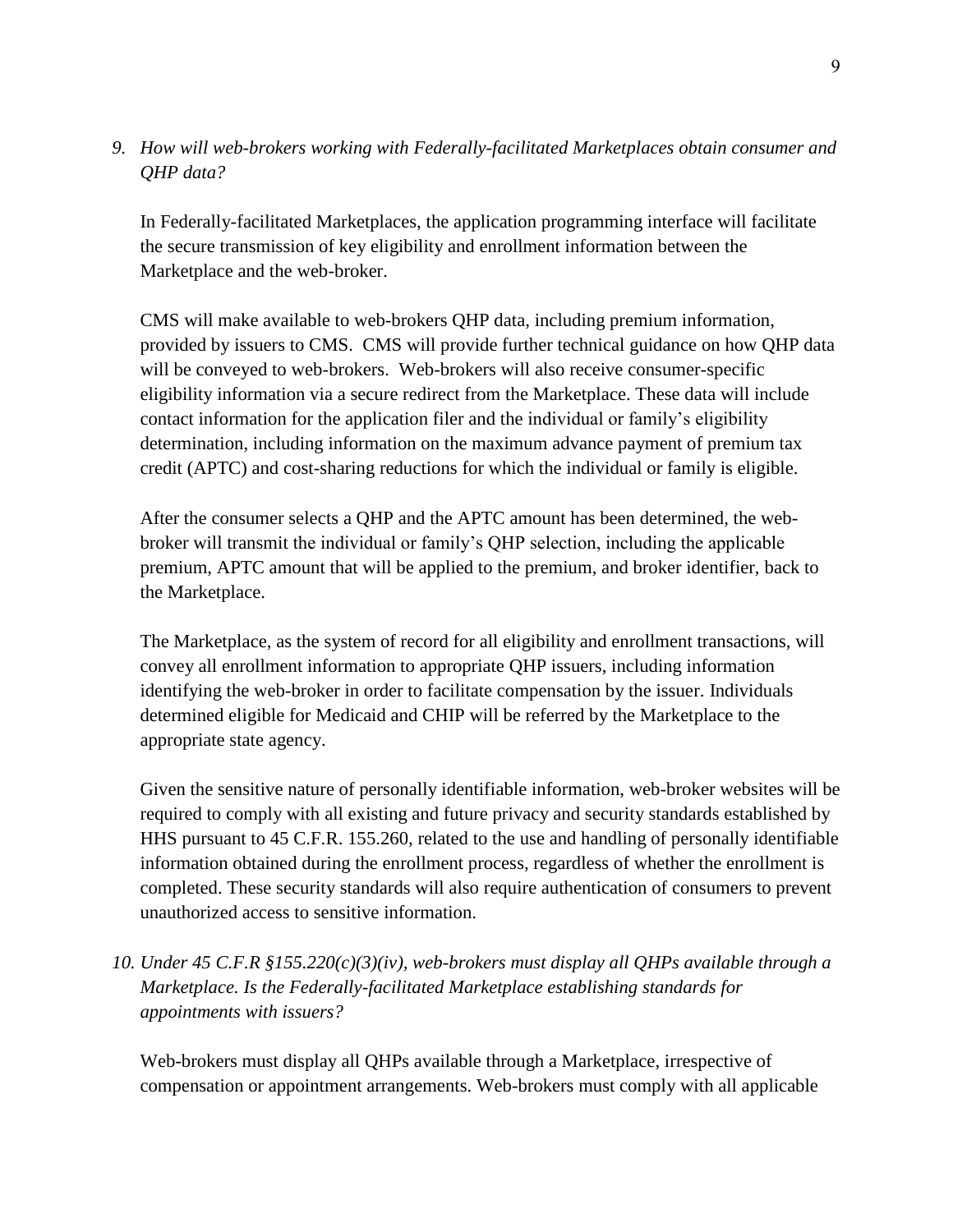state law, including state law related to appointments, as a condition of enrolling individuals through the Marketplace. If a consumer intends to enroll in a QHP for which the web-broker does not hold an appointment, the web-broker should direct the consumer to the Federallyfacilitated Marketplace.

*11. In the Federally-facilitated Marketplace, will web-brokers be able to modify the display of QHPs presented on their websites? What consumer protections must web-brokers keep in mind?*

In Federally-facilitated Marketplaces, CMS expects that the sort order of or sorting algorithm for QHPs will not steer a consumer to a particular QHP based upon financial consideration to the web-broker. CMS also expects that a web-broker will disclose to the consumer the specific source and nature of web-broker compensation and that the compensation does not affect the display of QHP options or the premiums charged. CMS expects that consumers will not be charged a separate transaction or service fee for shopping or enrolling in a QHP through a web-broker's services or website.

Web-brokers also may offer additional tools or decision support that the consumer can use to navigate or refine the display of QHPs. In addition, CMS expects web-brokers to display QHPs separately from non-QHPs, and offer a QHP plan selection experience that is free from advertisements or information for other health insurance-related products and sponsored links advertising health insurance-related products (e.g., an advertisement for a QHP issuer). Once a consumer has completed QHP plan selection and enrollment, the web-broker may offer the consumer the ability to search for additional products or services if desired. CMS expects that such offers will be made in a section of the web-broker's website that is separate from the QHP display.

A web-broker must adhere to the website disclosure and display standards specified in 45 C.F.R. 155.205(b)(1) and (c). In particular, we expect a web-broker to make available quality information on each QHP offered through a Marketplace easily accessible to consumers, including consumers with disabilities and limited English proficiency.

CMS also expects the web-broker to prominently display language explaining to consumers that the web-broker has entered into an agreement with CMS and has agreed to conform to website display and security standards in 45 C.F.R. 155.220(c)(3) and 155.260. Such language will also explain that the web-broker's website is distinct from the Federallyfacilitated Marketplace website, and that consumers may opt to use the Federally-facilitated Marketplace website at any time. CMS will provide standard language that a web-broker may use on its website for this purpose in future guidance.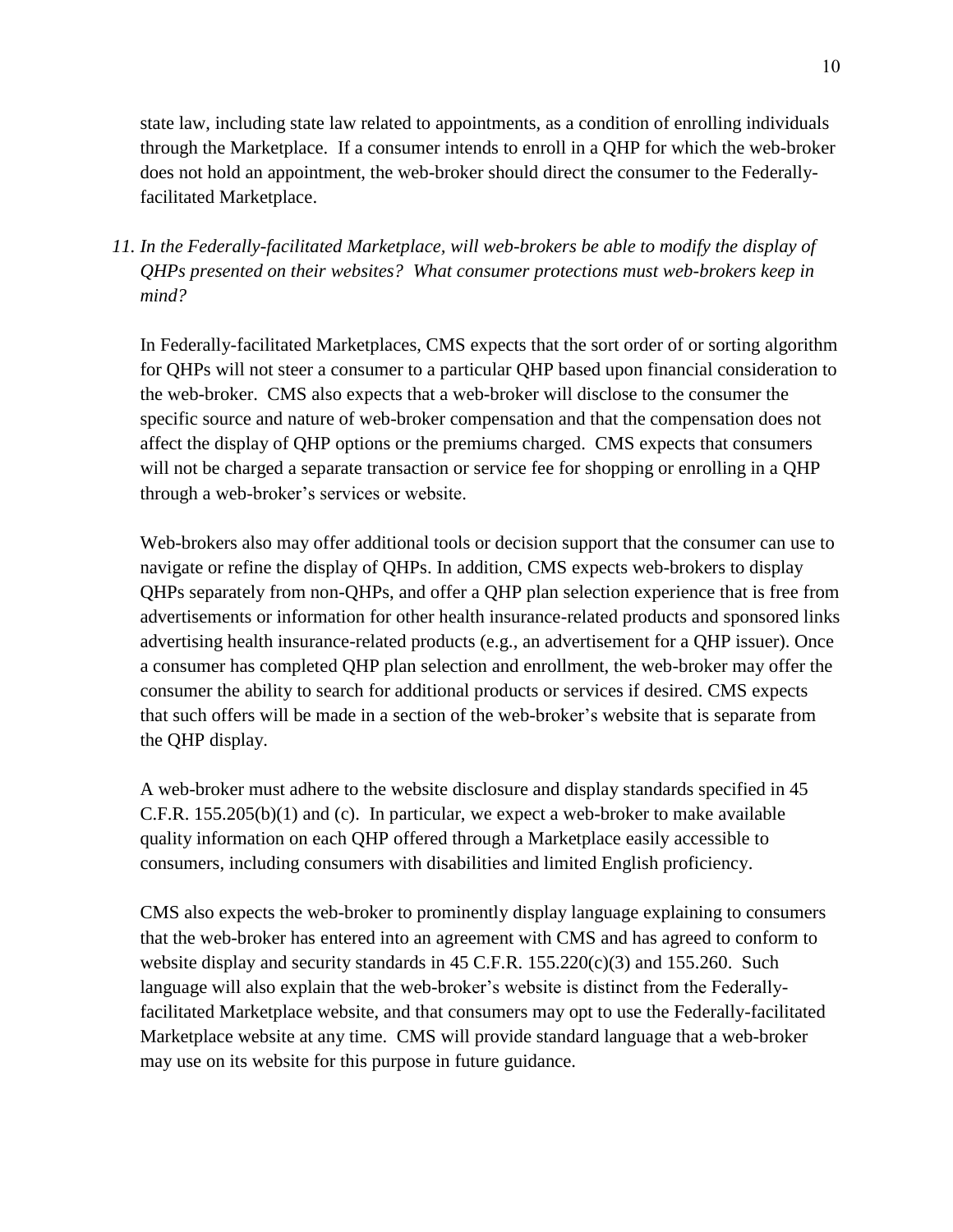# **Appendix: Process Flows for Agent/Broker Pathways**

## *Issuer-based Pathway*